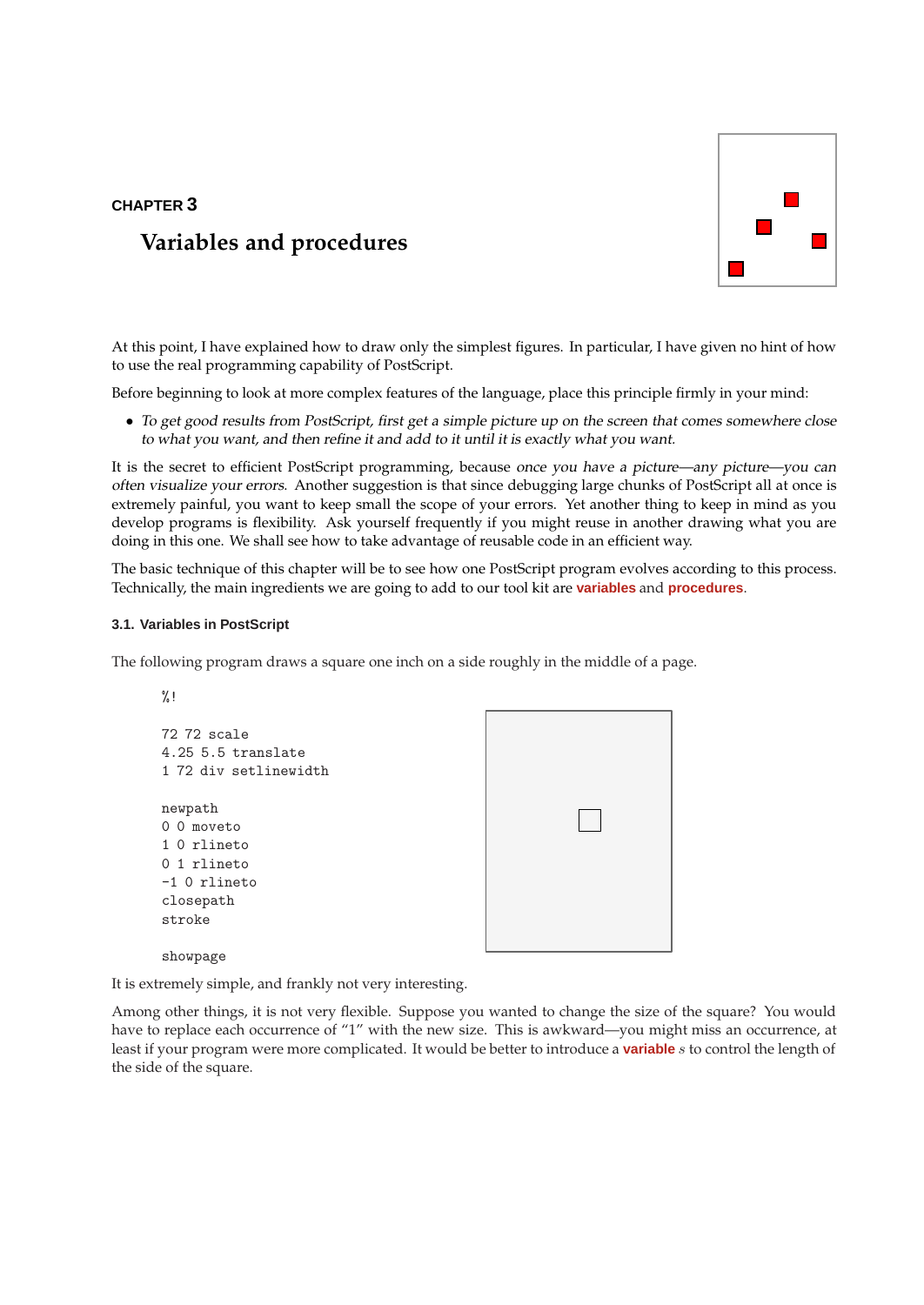Variables in PostScript can be just about any sequence of letters and symbols. They are **defined** and **assigned values** in statements like this

 $/s$  1 def

which sets the variable s to be 1. The /s here is the **name** of the variable s. We can't write s 1 def because then the **value** of s would go on the stack and its name lost track of, whereas what we want to do is associate the new value 1 with the letter s.

• After <sup>a</sup> variable is defined in your program, any occurrence of that variable will be replaced by the last value assigned to it.

We shall see later that this is not quite true in certain local environments.

If you attempt to use the name of a variable that has not been defined, you will get an error message about /undefined in ...

Using a variable for the side of the square, the new program would look like this (I include only the interesting parts from now on):

/s 1 def newpath 0 0 moveto s 0 rlineto 0 s rlineto s neg 0 rlineto closepath stroke

I recall that the command neg replaces anything on the top of the stack by its negative. This code is indeed a bit more flexible than the original, because if you want to draw a square of different size you would have to change only the first line.

**Technical remark.** Definition and assignment in PostScript look the same, and differ only in technical ways. In order to understand how this works, it is helpful to know how PostScript keeps track of the values of variables. It stores them in a **dictionary**, which is a collection of of names and the values assigned to them. There may be several dictionaries currently in use at any given point in a program; they are kept in the **dictionary stack**. When a variable is defined, its name and value are registered in the top dictionary, replacing any value it has had before. When the variable is encountered in a program, all the dictionaries in use are searched until its value is found, starting at the top of the dictionary stack.

## **3.2. Procedures in PostScript**

Suppose you wanted to draw two squares, one of them at  $(0, 0)$  and the other at  $(0, -1)$  (that is to say, just below the first). Most straightforward: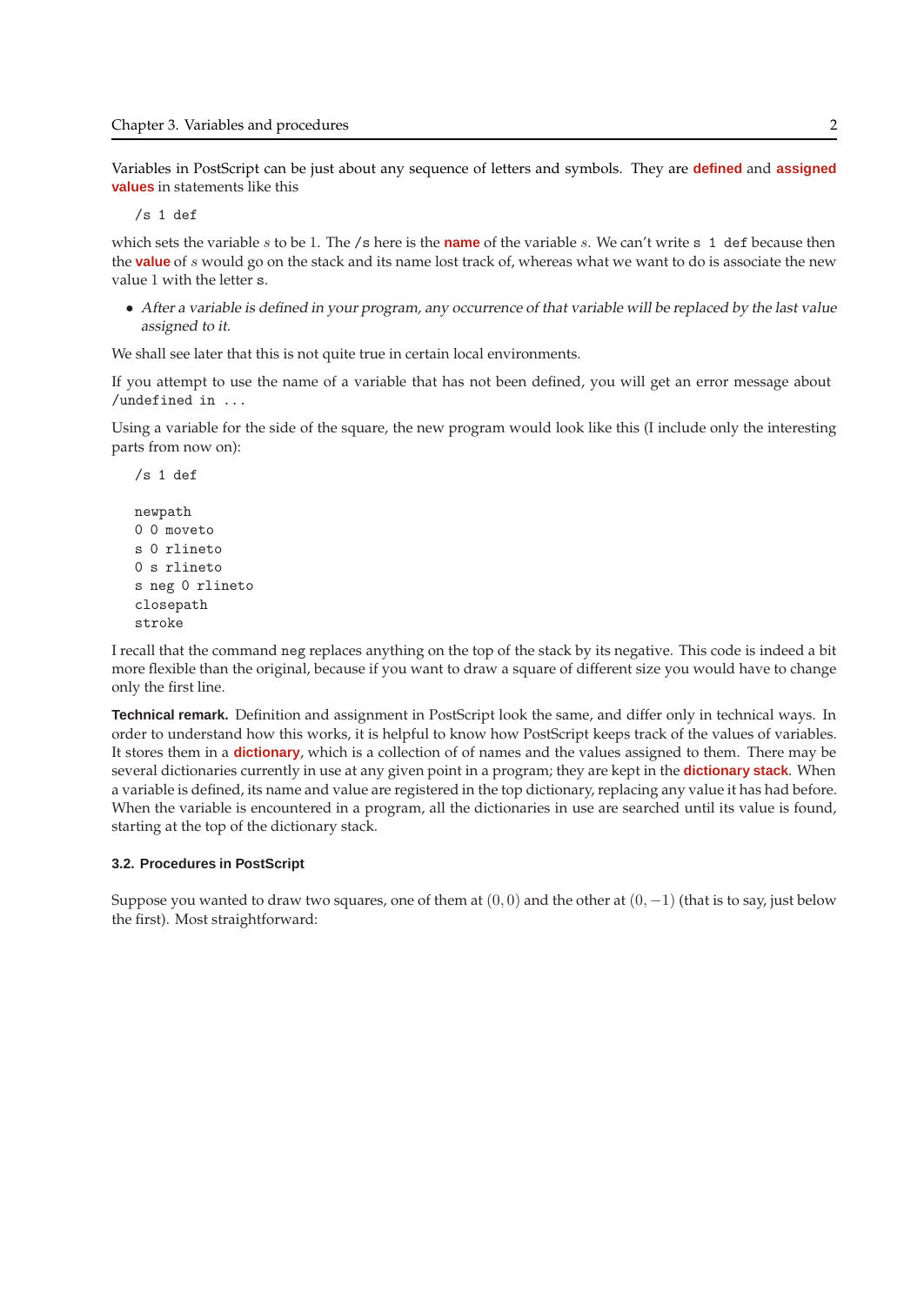%! 72 72 scale 4.25 5.5 translate 1 72 div setlinewidth newpath 0 0 moveto s 0 rlineto 0 s rlineto s neg 0 rlineto closepath stroke 0 -1 translate newpath 0 0 moveto s 0 rlineto 0 s rlineto s neg 0 rlineto closepath stroke

#### showpage

The program just repeats the part of the program which actually draws the square, of course. Recall that translate shifts the origin of the user's coordinate system in the current units.

Repeating the code to draw the two squares is somewhat inefficient—this technique will lead to a lot of text pasting and turns out to be very prone to error. It is both more efficient and safer to use a PostScript **procedure** to repeat the code for you. A procedure in PostScript is an extremely simple thing.

• A procedure in PostScript is just any sequence of commands, enclosed in brackets  $\{\ldots\}$ .

You can assign procedures to variables just as you can assign any other kind of data. When you insert this variable in your program, it is replaced by the sequence of commands inside the brackets. In other words, using a procedure in PostScript to draw squares proceeds in two steps:

(1) Define a procedure, called say draw-square, in the following way:

/draw-square { newpath 0 0 moveto s 0 rlineto 0 s rlineto s neg 0 rlineto closepath stroke } def

At any point in a program after this definition, whenever the expression draw-square occurs, PostScript will simply substitute the lines in between the curly brackets { and }. The effect of calling a procedure in PostScript is always this sort of straightforward substitution.

(2) Call the procedure when it is needed. In this case, the new commands on the page will include the above definition, and also this: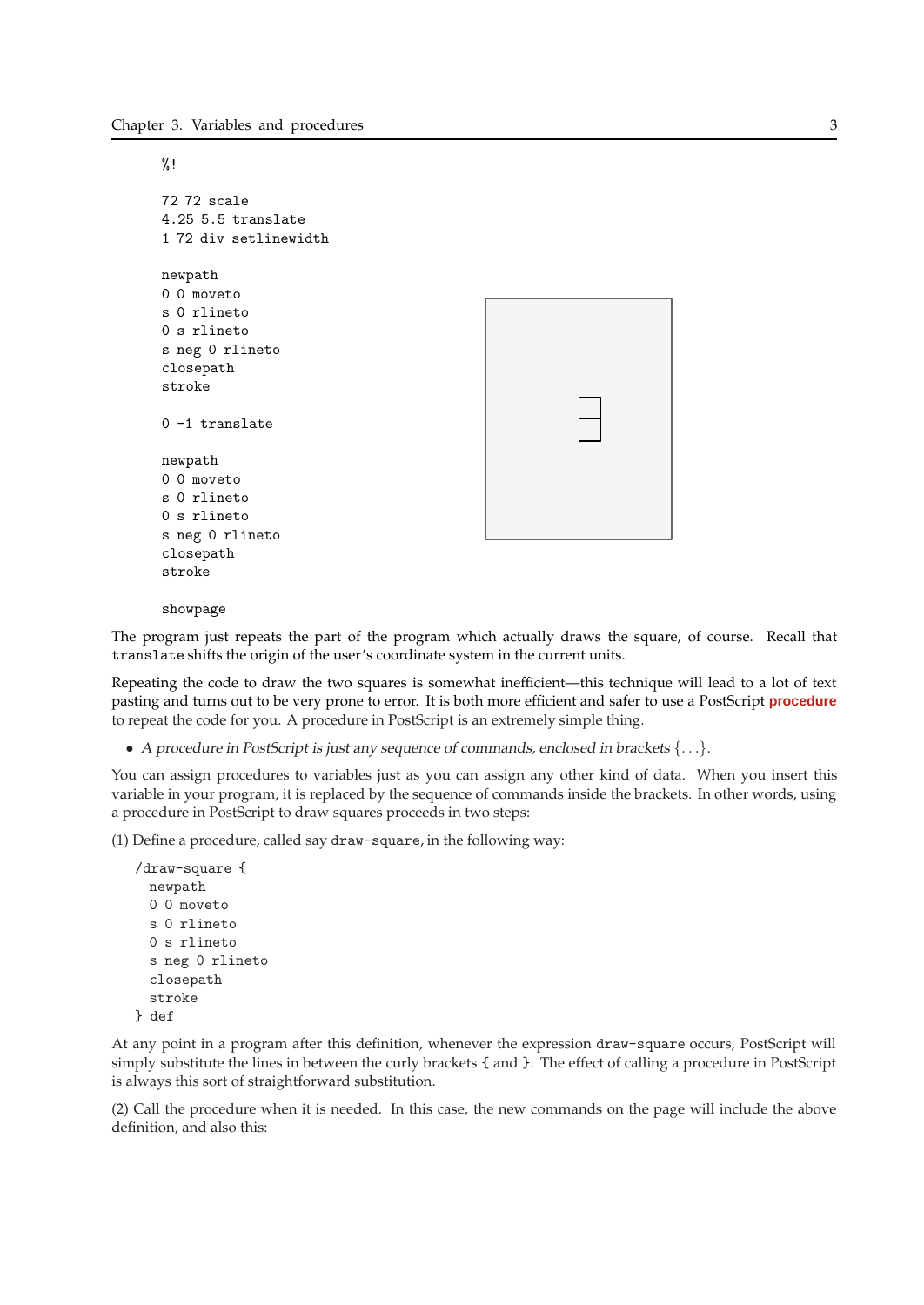draw-square 0 -1 translate draw-square

Of course if we have done things correctly, the page looks the same as before. But we can now change it easily by mixing several translations and calls to draw-square like this:



#### **3.3. Keeping track of where you are**

In the lines of PostScript above, you can easily forget exactly where you are with all those translations. What you might do is translate back again after each translation and drawing operation to restore the original coordinates. But this would become complicated later on in your work, when you will perform several changes of coordinates and it will be difficult to figure out how to invert them. Instead, you can get PostScript to do the work of remembering where you are. It has a pair of commands that help you do the job easily: gsave saves the current coordinate system somewhere (together with a few other things like the current line width) and grestore brings back the coordinate system you saved with your last gsave.

• The commands gsave and grestore must be used in pairs!

In this scheme we could write

draw-square gsave -1 -1 translate draw-square grestore 1 -1 translate draw-square

| ┌┼┼┐ |
|------|
|      |
|      |
|      |
|      |
|      |
|      |
|      |
|      |

and get something quite different.

To be a bit more precise, gsave saves the **current graphics state** and grestore brings it back. The graphics state holds data about coordinates, line widths, the way lines are joined together, the current color, and more—in effect everything that you can change easily to affect how things are drawn. You might recall that we saw gsave and grestore earlier, where we used them to set up successive pages correctly, enclosing each page in a pair of gsave and grestore.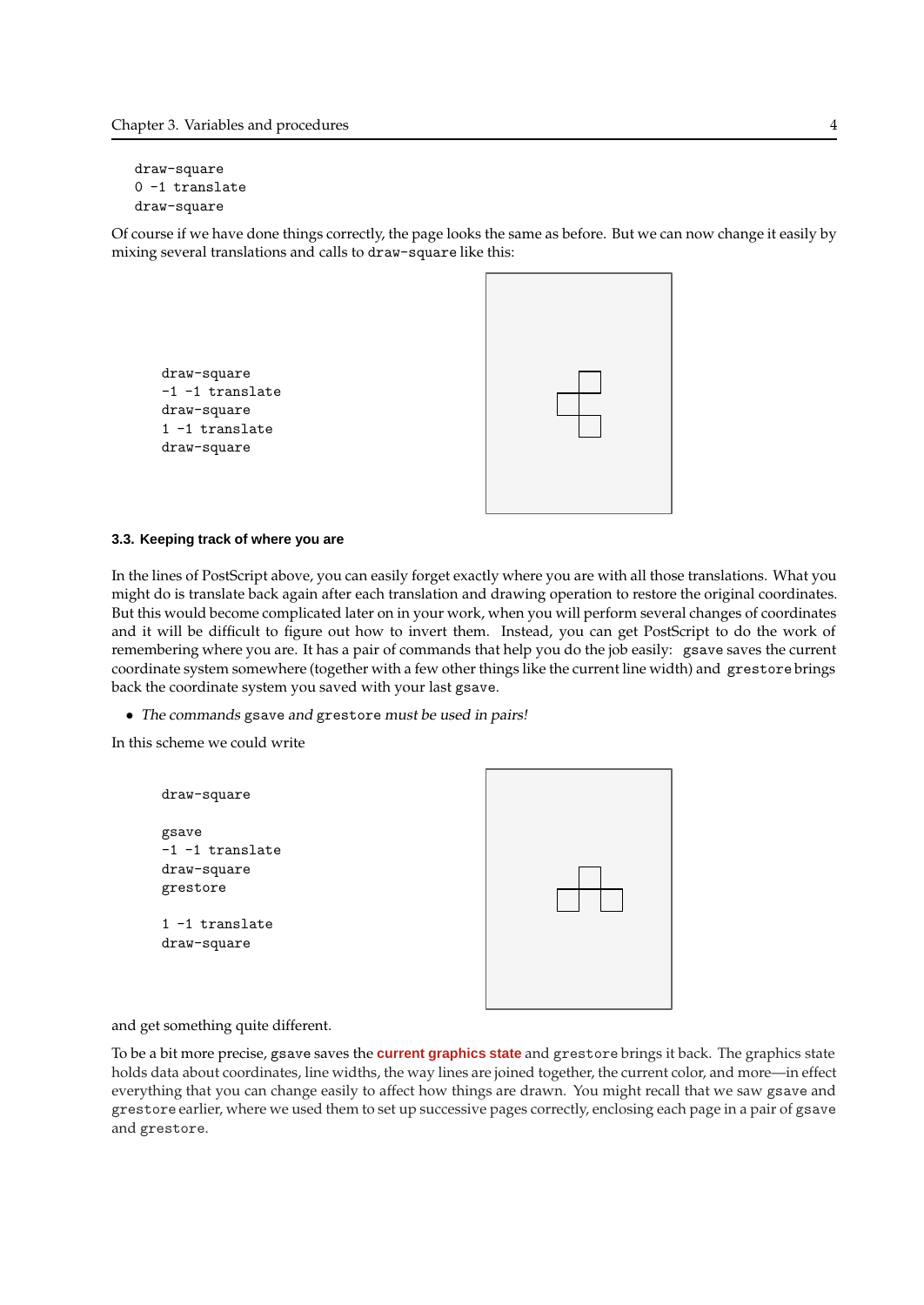Incidentally, it is usually—but not always—a bad (very bad) idea to change anything in the graphics state in the middle of drawing a path. Effects of this bad practice are often unintuitive, and therefore unexpected. There are definite exceptions to this rule, but one must be careful. The problem is to know what parts of the graphic state take effect in various commands. The principal exceptions use translate and rotate to build paths conveniently. For example, the following sequence builds a square.

1 0 moveto 90 rotate 1 0 lineto 90 rotate 1 0 lineto 90 rotate 1 0 lineto 90 rotate 1 0 lineto

The commands rotate etc. change the coordinate system in a figure.

• The drawing commands lineto etc. use the coordinate system current when they are applied to build <sup>a</sup> path in physical coordinates.

### **3.4. Passing arguments to procedures**

The definition of the procedure draw-square has a variable  $s$  in it. The variable  $s$  is not defined in the procedure itself, but must be defined before the procedure is used. This is awkward—if you want to draw squares of different sizes, you have to redefine s each time you want to use a new size.

For example, if we want two squares of different sizes, we write the code on the left below:



Let me repeat here: If you want to assign <sup>a</sup> new value to <sup>a</sup> variable you have to define it over again, using the **name** of the variable, which begins with /.

Now for a new idea. It is awkward to have to assign a value to s every time we want to draw a square. It would be much better if we could just type something like 2 draw-square to do the job. This in fact possible, by doing a bit of stack manipulation inside the procedure itself. Let's see—we want to type 2 draw-square and draw a square of side 2. This means that the procedure should have access to the item that's put on the stack just before it's called, and assign its value to a variable. This requires a trick. Normally we assign a value to a variable by putting the name of the variable on the stack, then the new value, then calling def, like this: /s 2 def. In order to assign a value to the variable s inside the procedure, we must somehow get the name /s on the stack below the value on the stack when the procedure is called. The way to do this is to put /s on the stack after the new value and then call exch. The command exch exchanges the top two items on the stack. Therefore 2 /s exch makes the stack /s 2, and then 2 /s exch def has exactly the same effect as /s 2 def. Thus the lines

```
/draw-square {
 /s exch def
 newpath
```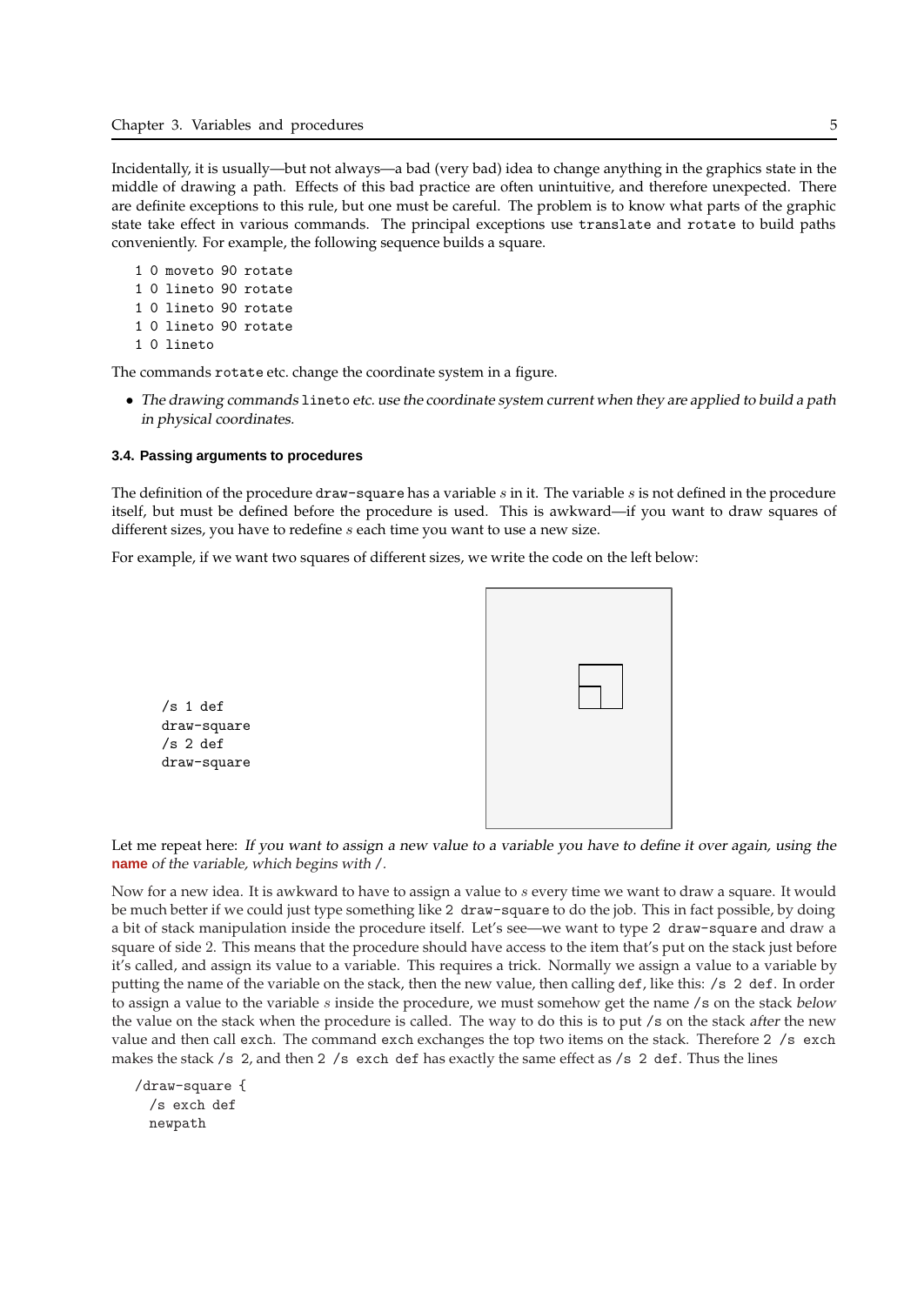```
0 0 moveto
 s 0 rlineto
 0 s rlineto
 s neg 0 rlineto
 closepath
 stroke
} def
```

```
2 draw-square
```
do exactly what we want—the side of the square is picked up off the stack, assigned to the variable s, and then used for drawing. The important point is that the procedure itself now handles the assignment of a value to  $s$ , and all we do is pass the value of s to the procedure as an **argument** to it by putting it on the stack before the procedure is called. If you are familiar with how programming language compilers work, you will recognize this as what programming languages do to pass arguments, but behind the scenes. The difference is that PostScript does it in the open, and effectively forces you to do a bit more work yourself.

If you wanted to draw rectangles with different width and height, you would pass two arguments in a similar way:

```
/draw-rectangle {
 /h exch def
 /w exch def
 newpath
 0 0 moveto
 w 0 rlineto
 0 h rlineto
 w neg 0 rlineto
 closepath
 stroke
} def
```

```
2 3 draw-rectangle
```
draws a rectangle of width 2 and height 3. Notice that the stuff on the stack is removed in the order opposite to that in which you placed it there.

• In PostScript the **arguments** of <sup>a</sup> procedure are data that go on the stack before the procedure is called.

By the way, it seems to me that one of PostScript's principal mistakes in design is the order of the arguments to def. There would be several advantages to having the command work like 2 /s def rather than the way it does. For one thing, reading the arguments of procedures would be more sensible. For another, programmers would be encouraged to make programs more readable. Very often you want to make a very long calculation and then assign the result to a variable. The most common way to do this is to make the calculation and then pick the result off the stack just as above, with ... exch def. So here, too, programs would benefit from the change. And they would be more readable, because the name of the variable would be close to where it is used. The program would be more local in a sense. Locality is one important feature of happy programming.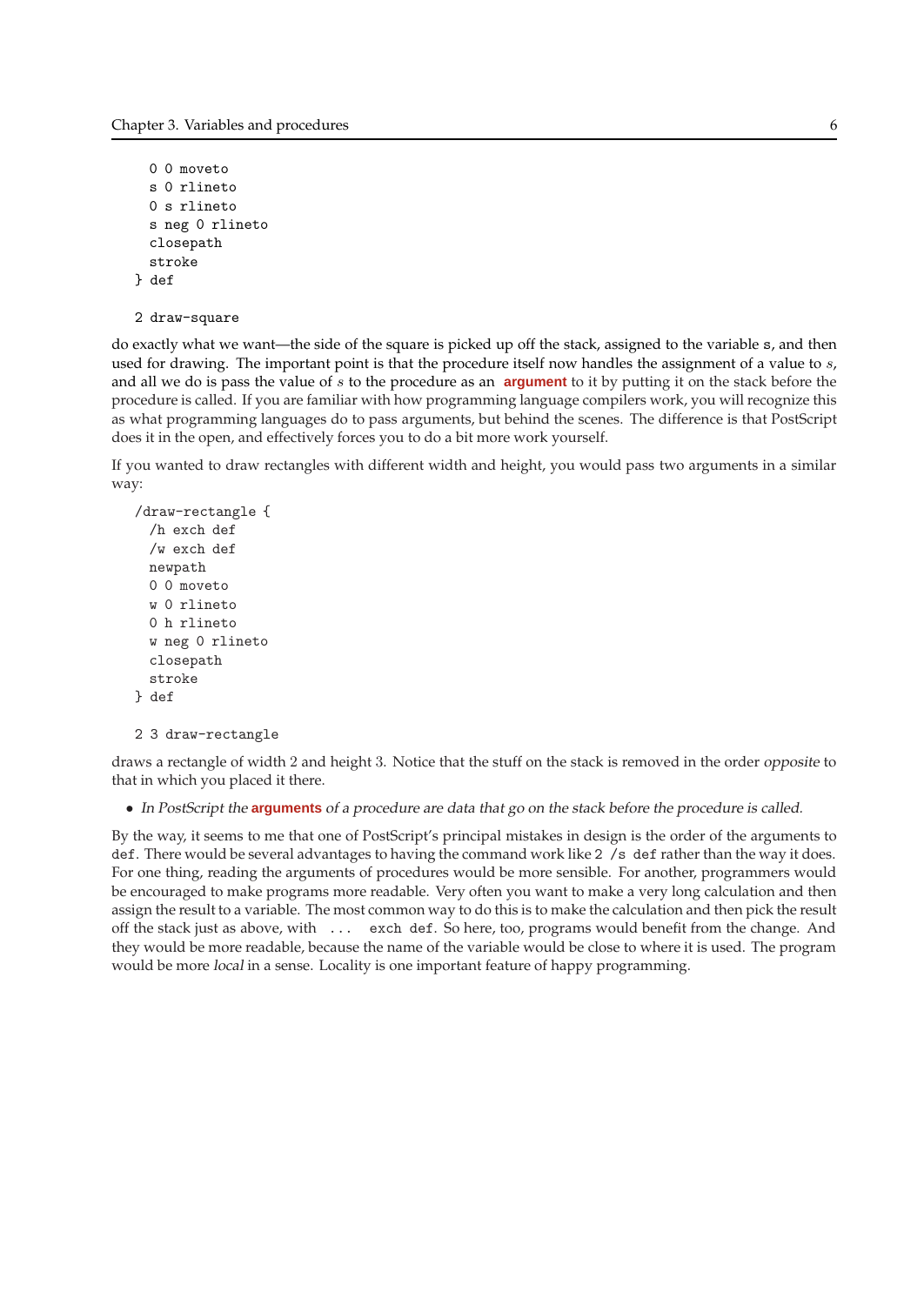#### **3.5. Procedures as functions**

A procedure can be a function. That is to say, it can accept some kind of input, calculate something depending on the input, and pass back or **return** the results of the calculation. There are of course several built in functions in PostScript, for example the mathematical functions neg, add etc. The way these work is that you put **arguments** on the stack, call the function, and then next get the **return value** (or values) on the stack. For example, the sequence 30 sin in your program, when the program is executed, puts 30 on the stack (the argument), calls the sin procedure, and leaves 0.5 on the stack (the return value). Some others, like atan have two arguments. I repeat:

• The **return value** of <sup>a</sup> procedure is what it leaves on the stack.

It can in fact leave lots of stuff on the stack, and can have several return values.

There is only a formal difference between functions and procedures.

**Example**. We will make up a procedure hypotenuse that has two arguments and returns the square root of the sum of their squares. In fact, we shall see two versions of this. The first will use variables, the second will do all of its work directly with the stack. Both are used in the same way: 3 4 hypotenuse will leave a 5 on the stack. Here is the first, using variables.

```
/hypotenuse {
 /b exch def
 /a exch def
 a dup mul b dup mul add sqrt
} def
```
This is reasonably easy to read and understand. There is a problem with it we shall deal with later. The second version is not so readable:

```
/hypotenuse {
 dup mul
 exch
 dup mul
 add sqrt
} def
```
This is more efficient than the first—PostScript is generally very efficient when operating directly with stuff on the stack (as opposed to using variables). Still, the cost in terms of readability here is high enough that my general advice is to imitate the first one of these styles, rather than the second. If you do want to be more efficient, it is a good idea to add lots of comments, so as to trace what's on the stack.

```
/hypotenuse { % a b
 dup mul % a b * bexch % b * b adup mul % b * b a*a
 add % b*b+a*a
 sqrt \frac{1}{2} the square root of the sum is left on the stack
} def
```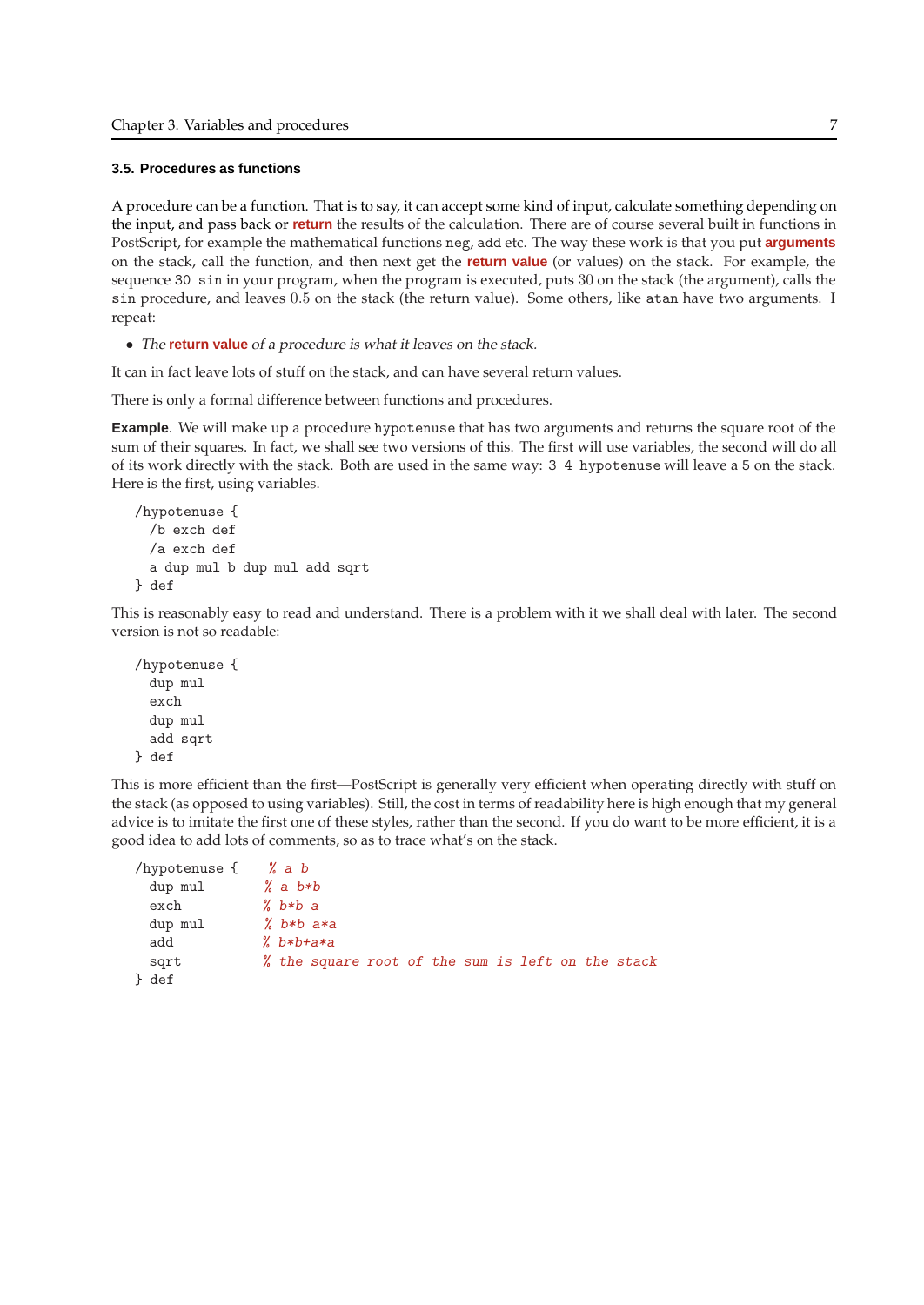### **3.6. Local variables**

There is another problem lurking in our present definition of draw-square, that of **variable name conflicts**. If you have a large program with lots of different figures being drawn in various orders, you might very well have several places where you use w and h with different meanings. This can cause a lot of trouble. The way around this is a technique in PostScript that I suggest you use without trying to understand too much about it in detail. We want the variables we use in a procedure to be **local** to that procedure, so that assignments we make to them inside that procedure don't affect other variables with the same name outside the procedure. To do this we add some lines to the procedure:

/draw-rectangle { 2 dict begin /h exch def /w exch def newpath 0 0 moveto w 0 rlineto 0 h rlineto w neg 0 rlineto 0 h neg rlineto closepath stroke end } def

2 3 draw-rectangle

There are exactly two new lines, in fact, one at either end of the procedure. The line 2 dict begin sets up a local variable mechanism, and end restores the original environment. The 2 is in the statement because we are defining 2 local variables.

• You should set up <sup>a</sup> local variable mechanism in all procedures in which you make variable definitions.

One tricky thing to be aware of is that all variables defined within this pair will be local variables, so that it is impossible to change the value of global variables within them. It is not usually a good idea to redefine global variables within a procedure, anyway. It is only slightly too strong to say that you should never assign a value to a global variable inside a PostScript procedure. Again: begin and end have to come in pairs. If they don't, the effect will be that a certain block of space in the computer will fill up. You might get away with it for a while, but unless you are careful sooner or later some awful error is bound to occur. Another good rule to follow is that if you change coordinates inside a procedure, say in order to build a path, you should restore the original coordinates before it exits—unless the explicit purpose of the procedure is to change coordinates. The general principle is that

• Procedures should have as few side effects as possible, and those side effects should always be explicit.

Another thing to keep in mind is that while local variables are indispensable in procedures, they can in fact be useful anywhere in a program where you want to avoid name conflicts. Encapsulating a segment of code with 1 dict begin ... end is often a great way to handle variables safely.

Dictionaries are expensive to set up, in the programmer's sense. They are costly in time. Sometimes, in critical places, it is definitely worthwhile not to introduce any variables at all in a procedure and rely entirely on stack manipulations alone. Or at least use them sparingly. The first of the two procedures

 $/h1 f$ dup mul exch dup mul add sqrt } def /h2 { 2 dict begin